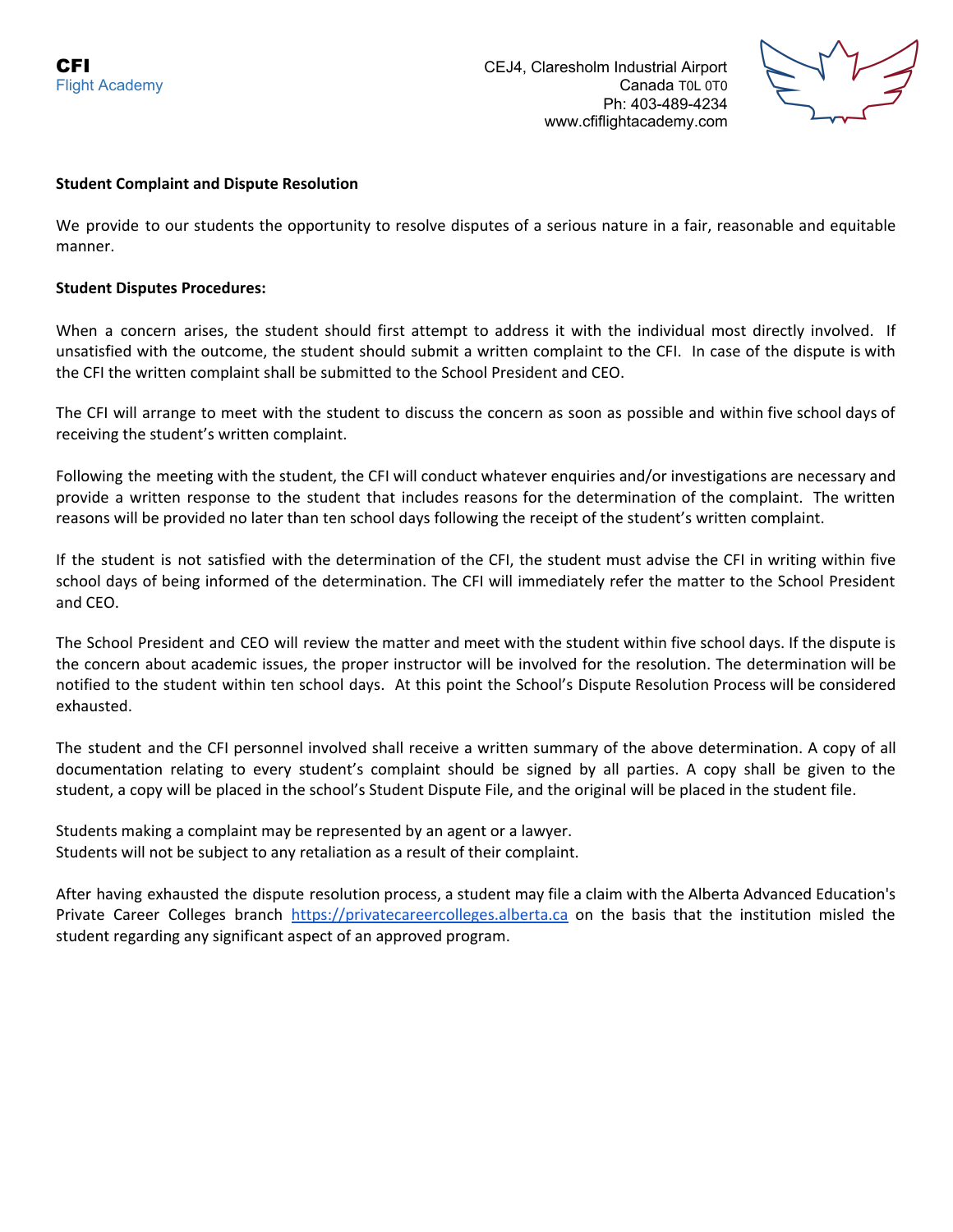

| <b>Student Name:</b>                                                                                   |  | <b>CFI Reception Date:</b>   |  |
|--------------------------------------------------------------------------------------------------------|--|------------------------------|--|
| Tel:                                                                                                   |  | <b>CFI Meeting Date:</b>     |  |
| Email:                                                                                                 |  | <b>Resolution Date:</b>      |  |
| Program                                                                                                |  | <b>Reconsideration Date:</b> |  |
|                                                                                                        |  | Director Meeting Date:       |  |
|                                                                                                        |  | Final Resolution Date:       |  |
|                                                                                                        |  |                              |  |
| Description of Complaint or Issue (additional sheets of paper may be attached if more space is needed) |  |                              |  |
|                                                                                                        |  |                              |  |
|                                                                                                        |  |                              |  |
|                                                                                                        |  |                              |  |
|                                                                                                        |  |                              |  |
|                                                                                                        |  |                              |  |
|                                                                                                        |  |                              |  |
|                                                                                                        |  |                              |  |
|                                                                                                        |  |                              |  |
|                                                                                                        |  |                              |  |
|                                                                                                        |  |                              |  |
|                                                                                                        |  |                              |  |
|                                                                                                        |  |                              |  |
|                                                                                                        |  |                              |  |
|                                                                                                        |  |                              |  |
|                                                                                                        |  |                              |  |
|                                                                                                        |  |                              |  |
|                                                                                                        |  |                              |  |
|                                                                                                        |  |                              |  |
|                                                                                                        |  |                              |  |
|                                                                                                        |  |                              |  |
|                                                                                                        |  |                              |  |
|                                                                                                        |  |                              |  |
|                                                                                                        |  |                              |  |
|                                                                                                        |  |                              |  |
|                                                                                                        |  |                              |  |
|                                                                                                        |  |                              |  |
|                                                                                                        |  |                              |  |
|                                                                                                        |  |                              |  |